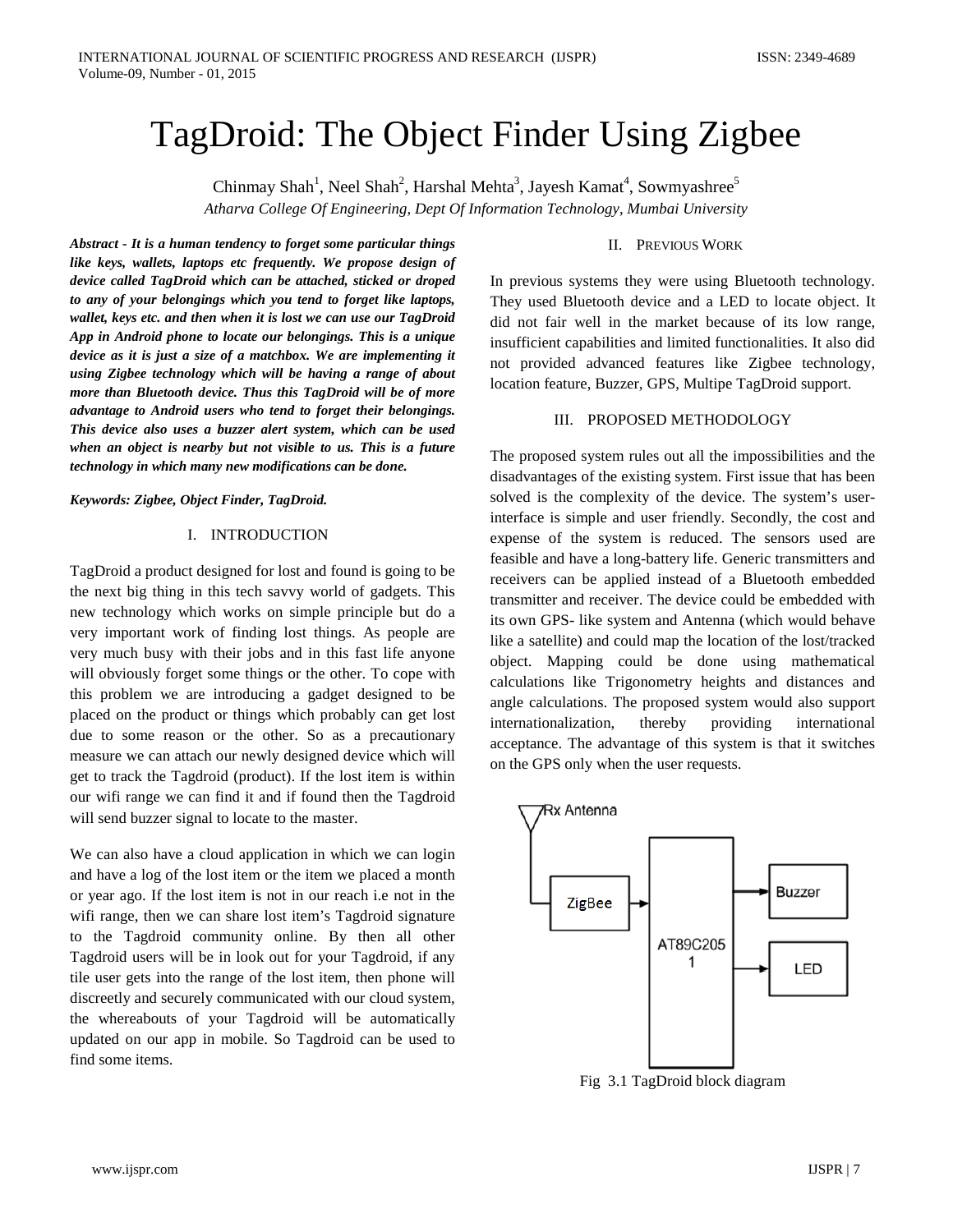

Fig 3.2 Mobile side block diagram

## *A. MOBILE APPLICATION (USER INTERFACE)*

A mobile application, Fig.3, is used as a user- interface to facilitate the user to choose what object she/he needs to locate. The mobile application is written using Java script and could be run in android mobile phones . The application allows the user to select from the option- Menu, which contains the list of synchronized tags, GPS, which is the GPS application which maps to the location of the sensor, and History contains details about the past searches.

The user can select from the menu, of what object she wants to locate. The menu also provides an option for the user to replace the Tag name with the item name, eg., here Tag 1 was replaced by BIKE KEY, and Tag 2 is being renamed to another item , by choosing the edit option provided.

Once the item is chosen, the pseudo-random code is generated and the radio-signal is broadcasted. The tag with the matching signal, from the receiver end, is synchronized and the alarm system gets activated.

The history column is a database which stores the past activities of the user involved in the search process. The location originally tracked can be stored and modified in the GPS database which can be retrieved during the next search.

# *B. GLOBAL POSITIONING SYSTEM (GPS) AND GLOBAL SYSTEM FOR MOBILE COMMUNICATION (GSM)*

A GPS receiver relies on radio waves and it communicates with satellites that orbit the earth. In order to determine the object's location, a GPS receiver has to determine:

The locations of at least three satellites above the item

Where the items are in relation to those satellites

The receiver then uses Trilateration to determine your exact location. Basically, it draws a sphere around each of three satellites it can locate. These three spheres intersect in two points -- one is in space, and one is on the ground. The point on the ground at which the three spheres intersect is your item's location. GSM is used to return the latitude and longitude as a text message. The mobile is synchronized with the GSM module and the process is initiated with a text to the GSM module from the mobile. The GSM receives it and it returns the latitude and longitude calculated by the GPS in the form of message to the mobile phone.

## *C. WIFI AND TRACKING*

The user has to select the lost item's button from the list in the mobile application. 128 bit pseudo random in the form of radio signals from are sent as wifi. The mobile and the receivers are synchronized to the same frequency. The transmitter's controller chip has a memory location that holds the existing 40 bit code. The receiver's controller chip also has a memory location that holds the current 40-bitcode. If the receiver gets the 40 bit code it looks forward to, then it performs the requested function. If not, the mobile application notifies the user the object is not found and asks whether the GPS as to be switched on. Both the transmitter and the receiver use the same pseudo-random number generator. When the transmitter sends the bit code, it uses a pseudorandom number generator to select a new code, which is stored in its memory. On the receiver end, when the sensor receives a valid code, it uses the same pseudo- random number generated to pick a new one. This means, the transmitter and the receiver are synchronized. The receiver initiates the buzzer system only if it receives the code it expects.The other receivers will remain idle. In case the item is not within the range, GPS would be initiated. We can find the item using GPS. A database called a 'Location Manager' that holds all the locations of the misplaced items is used. The details from this location manager can be retrieved and used whenever needed..

### IV. CONCLUSION

In this paper we proposed a device TagDroid which can be attached, sticked or droped to any of your belongings which you tend to forget like laptops, wallet, keys etc. and then when it is lost we can use our TagDroid App in Android phone to locate our belongings. This is a unique device as it is just a size of a matchbox. This device also uses a buzzer alert system, which can be used when an object is nearby but